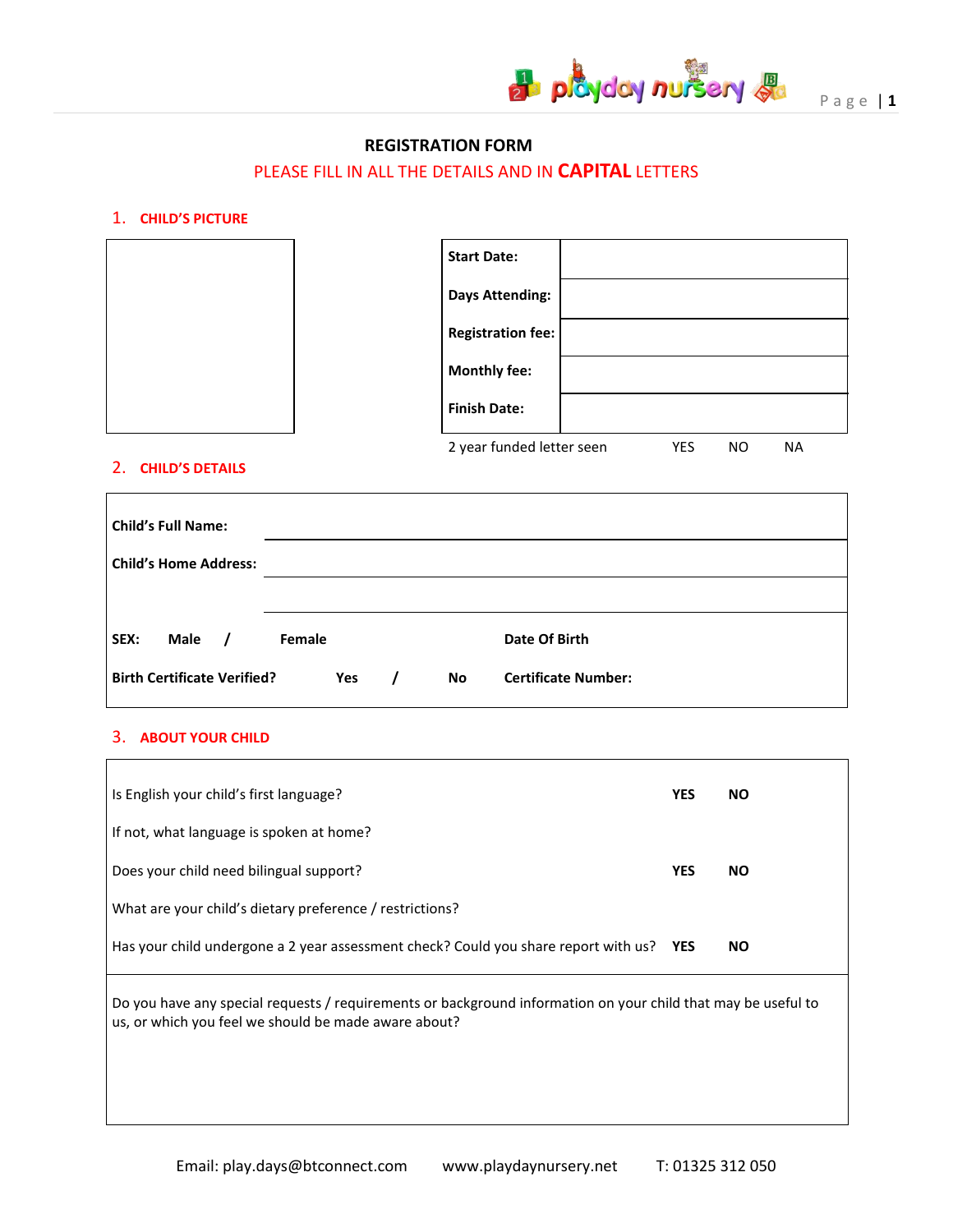

# 4. **FAMILY DETAILS**

| Parent / carer 1:                                                                 |       |                        |                  |  |
|-----------------------------------------------------------------------------------|-------|------------------------|------------------|--|
| Full Address (if different from above):                                           |       |                        |                  |  |
|                                                                                   |       |                        |                  |  |
|                                                                                   |       |                        |                  |  |
|                                                                                   |       |                        |                  |  |
| <b>Contact Numbers:</b>                                                           |       |                        |                  |  |
| Home:                                                                             | Work: | Mobile:                |                  |  |
| Email:                                                                            |       |                        |                  |  |
|                                                                                   |       |                        |                  |  |
| Parent / carer 2:                                                                 |       |                        |                  |  |
| Full Address (if different from above):                                           |       |                        |                  |  |
|                                                                                   |       |                        |                  |  |
|                                                                                   |       |                        |                  |  |
| <b>Contact Numbers:</b>                                                           |       |                        |                  |  |
| Home:                                                                             | Work: | Mobile:                |                  |  |
| Email:                                                                            |       |                        |                  |  |
| Legal carer / Guardian (if different from above):________________________________ |       |                        |                  |  |
|                                                                                   |       |                        |                  |  |
|                                                                                   |       |                        |                  |  |
| <b>Contact Numbers:</b>                                                           |       |                        |                  |  |
| Home:                                                                             | Work: | Mobile:                |                  |  |
| Email: play.days@btconnect.com                                                    |       | www.playdaynursery.net | T: 01325 312 050 |  |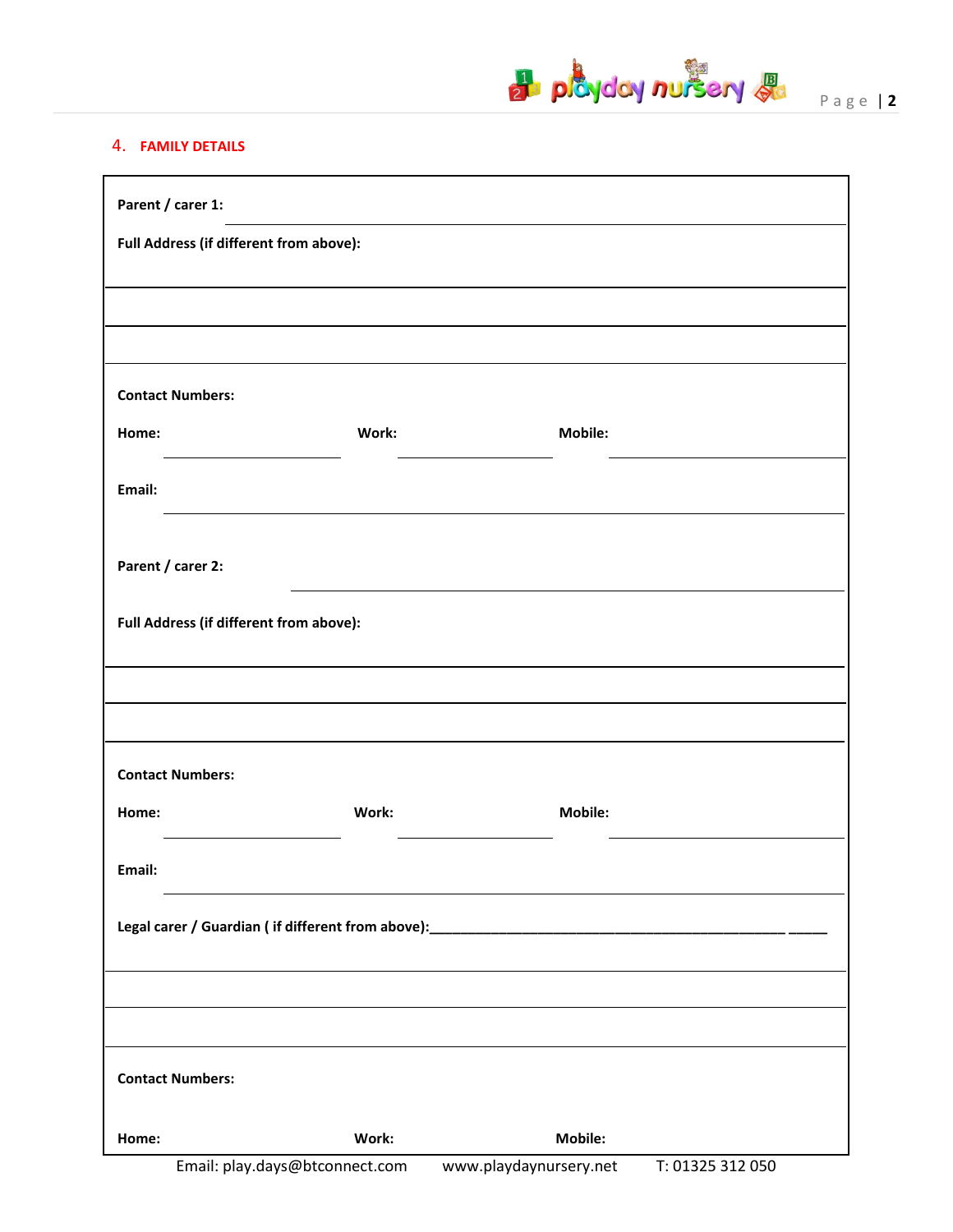

# 5. **PASSWORD REQUIRED FOR THE COLLECTION OF CHILD BY AUTHORISED COLLECTORS**

**Password :**

#### 6. **COLLECTION AUTHORISATION**

| <b>Authorised Collector (1)</b>                                         |       |                        |  |
|-------------------------------------------------------------------------|-------|------------------------|--|
| Name:                                                                   |       | Relationship to child: |  |
| Full Address (if different from above):                                 |       |                        |  |
|                                                                         |       |                        |  |
|                                                                         |       |                        |  |
| <b>Contact Numbers:</b>                                                 |       |                        |  |
| Home:                                                                   | Work: | Mobile:                |  |
|                                                                         |       |                        |  |
| <b>Authorised Collector (2)</b>                                         |       |                        |  |
| Name:                                                                   |       | Relationship to child: |  |
| Full Address (if different from above):                                 |       |                        |  |
|                                                                         |       |                        |  |
|                                                                         |       |                        |  |
| <b>Contact Numbers:</b>                                                 |       |                        |  |
| Home:                                                                   | Work: | Mobile:                |  |
| I give permission for these details to be stored on the office computer |       |                        |  |
|                                                                         |       |                        |  |
| Signed                                                                  |       | Date                   |  |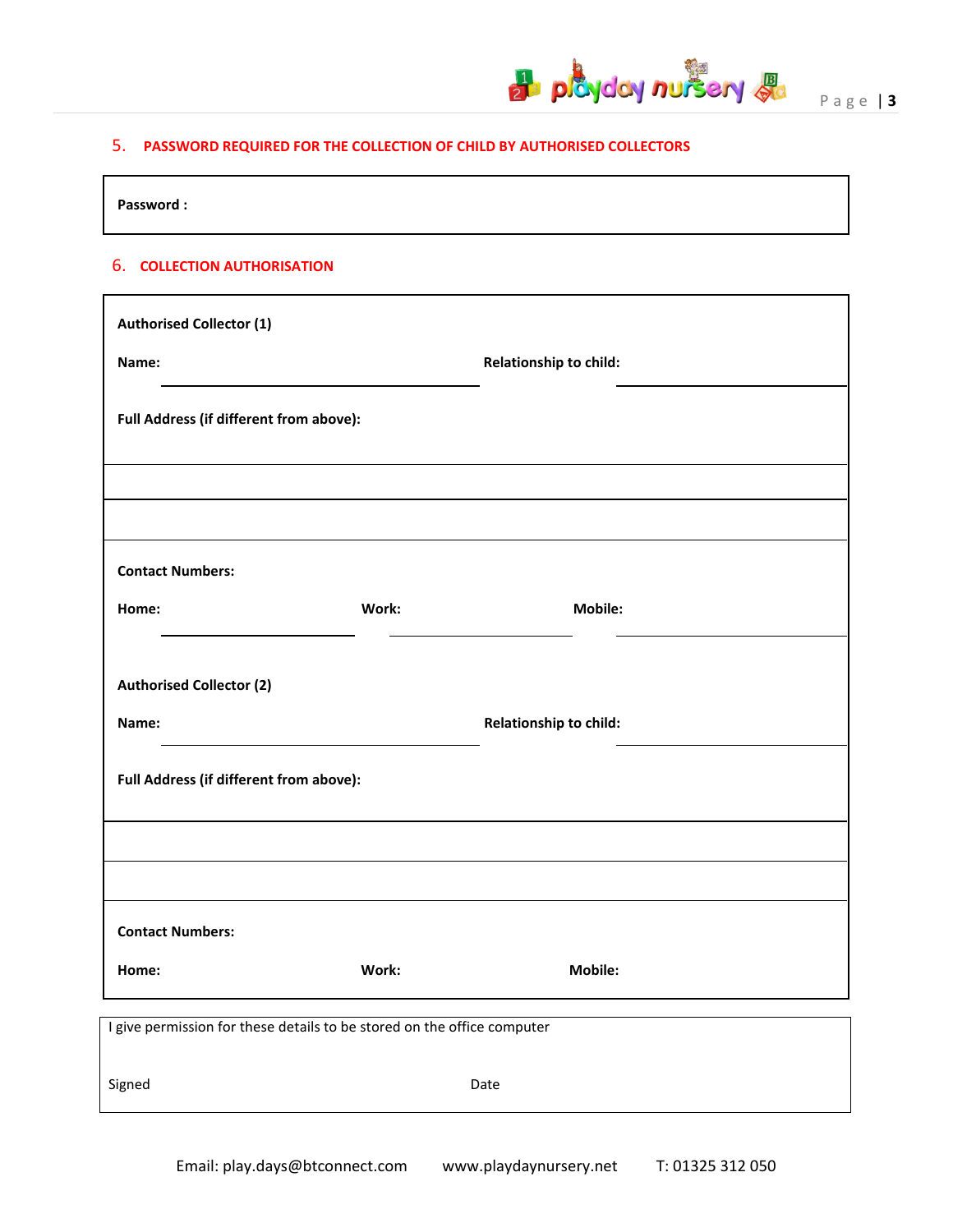

# 7. **DOCTORS DETAILS**

| Doctor's Name:           |
|--------------------------|
| <b>Doctor's Address:</b> |
|                          |
| <b>Telephone Number:</b> |

# 8. **HEALTH VISITOR'S DETAILS**

| <b>Health Visitors Name:</b>     | <b>Telephone Contact:</b> |
|----------------------------------|---------------------------|
| <b>Health Visitor's Address:</b> |                           |

# **9. OTHER PROFESSIONALS INVOLVED WITH THE FAMILY**

| SPEECH AND LANGUAGE THERAPIST | <b>YES</b> | <b>NO</b> |
|-------------------------------|------------|-----------|
| <b>FAMILY WORKER</b>          | <b>YES</b> | <b>NO</b> |
| <b>SOCIAL WORKER</b>          | <b>YES</b> | <b>NO</b> |

| Occasionally we would like to keep you informed by letter/email/newsletter of events          |  |  |  |
|-----------------------------------------------------------------------------------------------|--|--|--|
| happening at nursery. This forms part of our partnership with you and we would not want you   |  |  |  |
| to miss out, however we would require your consent to us using your contact details for these |  |  |  |
| purposes. You have the right to modify or with draw your consent at anytime by contacting the |  |  |  |
| Manager at Nursery. If you agree to us contacting you with the above-mentioned marketing,     |  |  |  |
| please tick to say how we can contact you.                                                    |  |  |  |
| Email     Telephone   $\sqrt{ }$ Post $\sqrt{ }$                                              |  |  |  |
| Signed<br>Date                                                                                |  |  |  |
|                                                                                               |  |  |  |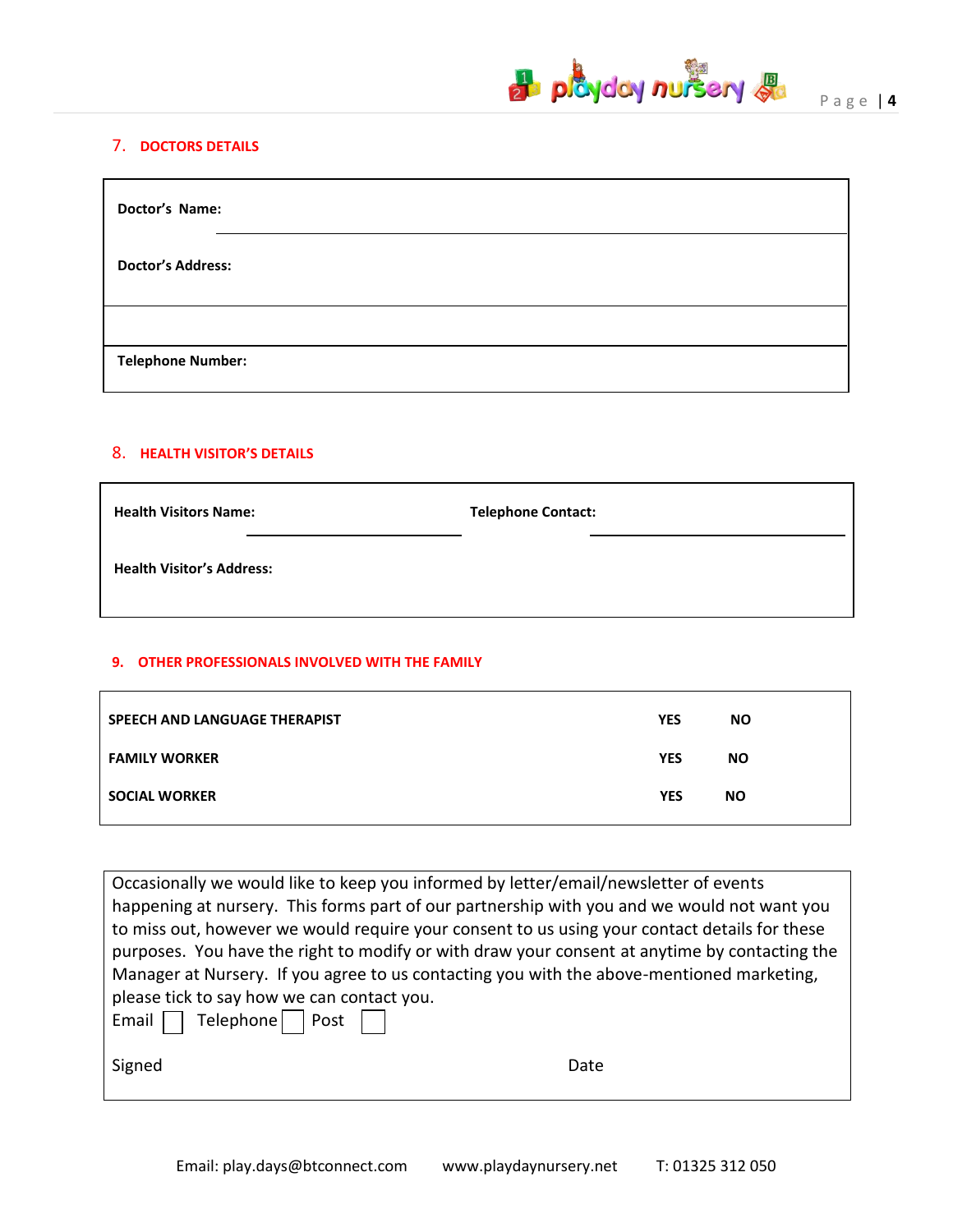

┑

#### 10**. MEDICAL HISTORY**

| Has your child been immunized against the following (please tick appropriate answer)     |            |           |      |
|------------------------------------------------------------------------------------------|------------|-----------|------|
| 8 weeks                                                                                  |            |           | Date |
| 6-in-1 vaccine: diphtheria; tetanus; whooping cough (percussis); polio; Hib; hepatitis B | <b>YES</b> | NO.       |      |
| <b>Pneumoccocal (PCV) vaccine</b>                                                        | <b>YES</b> | <b>NO</b> |      |
| <b>Rotavirus vaccine</b>                                                                 | <b>YES</b> | NO.       |      |
| <b>Meningitis B vaccine</b>                                                              | <b>YES</b> | <b>NO</b> |      |
| 12 weeks                                                                                 |            |           |      |
| 6-in-1 vaccine - second dose                                                             | <b>YES</b> | <b>NO</b> |      |
| Rotavirus vaccine - second dose                                                          | <b>YES</b> | <b>NO</b> |      |
| 16 weeks                                                                                 |            |           |      |
| 6-in-1 vaccine - third dose                                                              | <b>YES</b> | <b>NO</b> |      |
| Pneumococcal (PCV) vaccine - second dose                                                 | <b>YES</b> | <b>NO</b> |      |
| Meningitis B vaccine - second dose                                                       | <b>YES</b> | <b>NO</b> |      |
| One year                                                                                 |            |           |      |
| Hib/MenC vaccine;                                                                        | <b>YES</b> | ΝO        |      |
| Measles, mumps and rubella (MMR vaccine)                                                 | <b>YES</b> | <b>NO</b> |      |
| Pneumococcal (PCV) vaccine - third dose                                                  | <b>YES</b> | <b>NO</b> |      |
| <b>MenB</b> vaccine;                                                                     | <b>YES</b> | <b>NO</b> |      |
| 2-8 years                                                                                |            |           |      |
| Child's flu vaccine (annual)                                                             | <b>YES</b> | NO.       |      |
| 3 years and 4 months                                                                     |            |           |      |
| Measles, mumps and rubella (MMR) vaccine - second dose                                   | <b>YES</b> | <b>NO</b> |      |
| 4-in-1 pre-school booster: diphtheria, tetanus, whooping cough (pertussis) and polio     | <b>YES</b> | <b>NO</b> |      |
| Has your child any on-going health problems or special needs?                            |            |           |      |
| Is your child allergic to anything (please specify)?                                     |            |           |      |
| Does your child have a dentist? (please provide details)                                 |            |           |      |
|                                                                                          |            |           |      |

#### **FOR INHALER / EPIPENS ONLY**

**I give permission for trained staff to administer the inhaler / epipen or anapen (supplied by me) to my son / daughter \_\_\_\_\_\_\_\_\_\_\_\_\_\_\_\_\_\_\_\_\_\_\_\_\_\_ as instructed and to record its use.**

**Signed: Date:**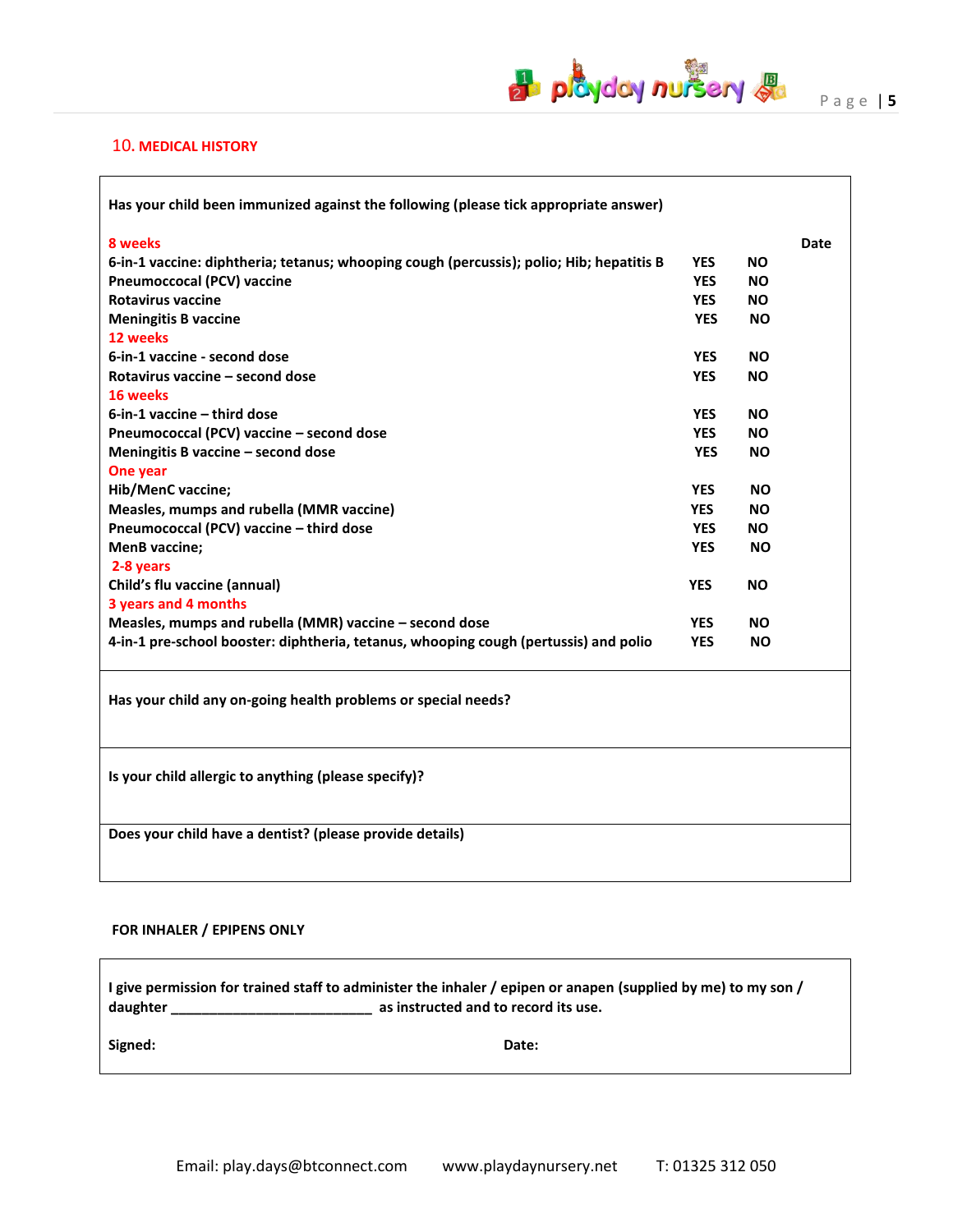

#### **11 EMERGENCY TREATMENT**

**To ensure that your child receives the best and most appropriate care, attention and treatment should an emergency or accident happen, you need to complete and sign the following declaration.**

#### **DECLARATION**

**I give permission to the registered person (authorised deputy) to take necessary steps to ensure that My son / daughter \_\_\_\_\_\_\_\_\_\_\_\_\_\_\_\_\_\_\_\_\_\_\_\_\_\_\_\_\_\_\_\_\_\_\_\_\_\_ receives the best and most appropriate care, attention and treatment should an emergency or accident happen. I understand that every effort will be made to inform me of the accident or emergency as soon as is possible, but they may need to accompany my child to hospital in the case of a serious accident in my absence. I give permission for the person in charge to authorize hospital staff to administer essential treatment in my absence until my arrival.**

**Signed: Date:**

#### **12 WHO ELSE LIVES IN YOUR HOUSE**

I understand that the setting offers the chance to register for an on-line learning journal for my child. I agree for my details to be passed to this service

Signed **Date**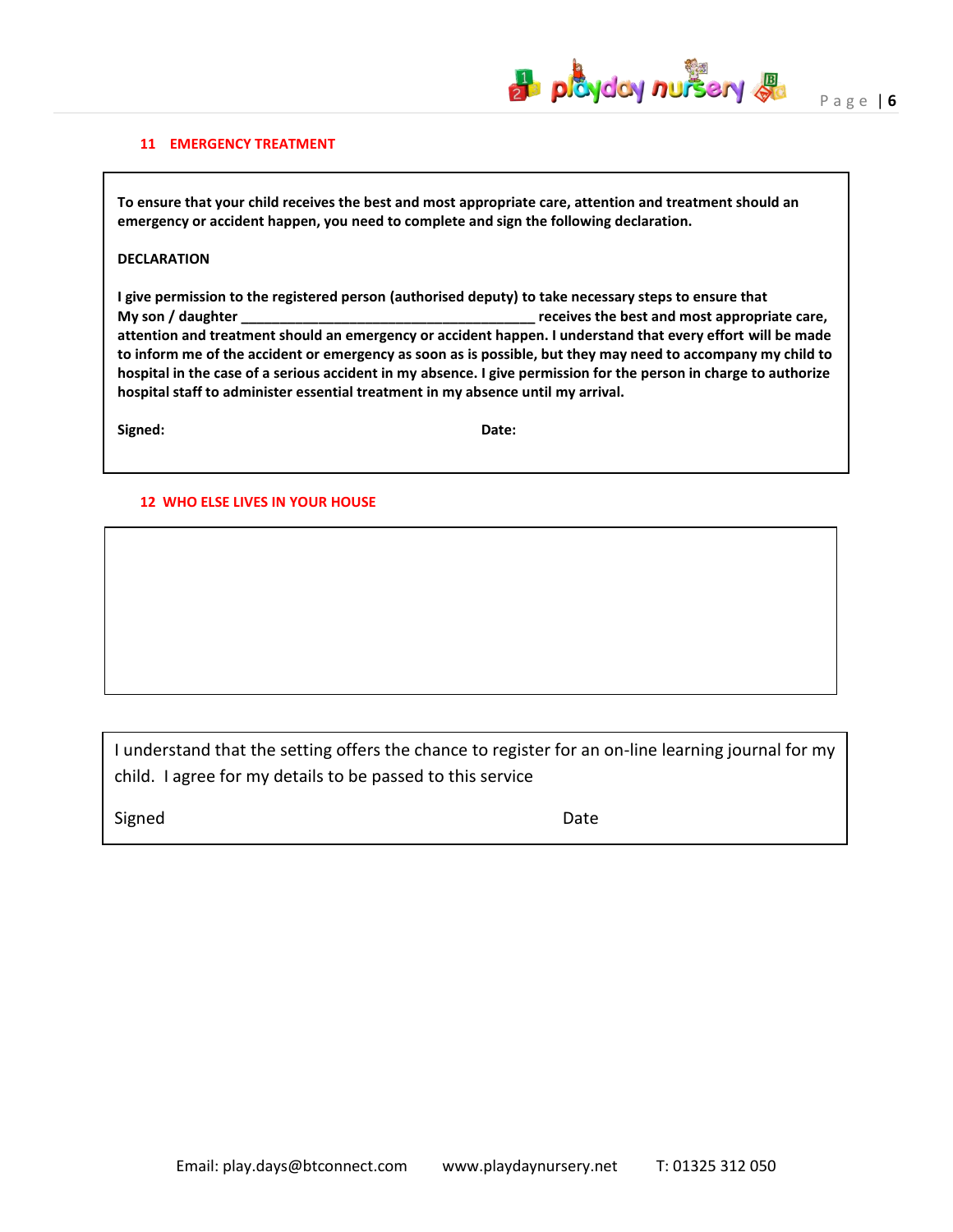

P a g e | **7**

### **13 EMERGENCY CONTACT DETAILS (If a parent or guardian is not contactable)**

| <b>First Contact:</b>                                                     | Relationship to child: |
|---------------------------------------------------------------------------|------------------------|
| <b>Contact Address:</b>                                                   |                        |
|                                                                           |                        |
|                                                                           |                        |
| Home:                                                                     | Mobile:                |
| <b>Second Contact:</b><br>the contract of the contract of the contract of | Relationship to child: |
| <b>Contact Address:</b>                                                   |                        |
|                                                                           |                        |
|                                                                           |                        |
| Home:                                                                     | Mobile:                |

**Please could you let us know how did you hear about us** (please circle the appropriate)

| 1. Reference | 2. Website | 3. Newspaper | 4. Flyer | 5. Other |
|--------------|------------|--------------|----------|----------|
|              |            |              |          |          |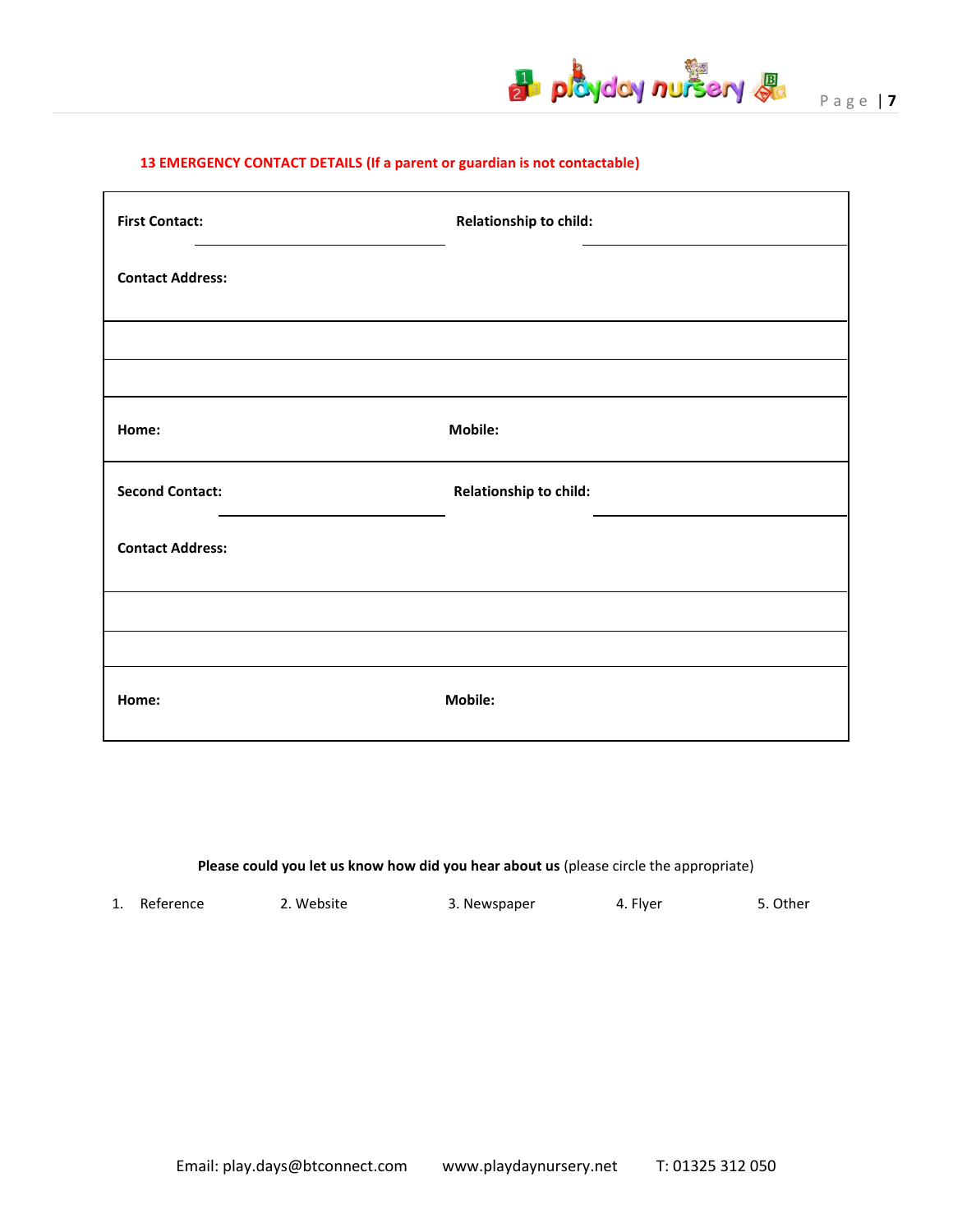# **H** playday nursery &

٦

# **14 SAFEGUARDING CHILDREN / PARENTAL PERMISSIONS (to be read and signed by parent / guardian)**

 $\Gamma$ 

| I understand that the nursery has informed me of the Child Protection Policies and Procedures and the<br>Responsible Person will be Linda Watts (manager), in her absence Amy Edwards (deputy). The nursery has the<br>right to involve external agencies if there is a significant concern to a child's welfare, or suspect abuse has taken<br>place.                             |                                                                                                            |  |  |  |
|------------------------------------------------------------------------------------------------------------------------------------------------------------------------------------------------------------------------------------------------------------------------------------------------------------------------------------------------------------------------------------|------------------------------------------------------------------------------------------------------------|--|--|--|
| I have been informed that the nursery has an absence reporting policy. I understand that I am responsible to<br>inform the nursery before 10 am or 12 noon for afternoon sessions on or before your child is absent.                                                                                                                                                               |                                                                                                            |  |  |  |
| I understand the nursery operates an open access policy and I am welcome to view the policies during normal<br>opening hours and that meetings can be arranged to discuss any concerns.                                                                                                                                                                                            |                                                                                                            |  |  |  |
| As part of the ongoing recording of our curriculum we regularly take photos/video footage of the children during<br>their play. These photos/videos are used for display work and for your child's records within the nursery<br>environment.<br>We need your written permission to do this, if you are happy for your child to have their photo/video taken<br>please sign below. |                                                                                                            |  |  |  |
|                                                                                                                                                                                                                                                                                                                                                                                    |                                                                                                            |  |  |  |
|                                                                                                                                                                                                                                                                                                                                                                                    |                                                                                                            |  |  |  |
| The nursery takes the children out regularly for walks in the local area, when this happens staffing levels are<br>maintained, but if necessary can be exceeded for extra control and supervision.<br>Staff will always have access to a mobile phone on outings.                                                                                                                  |                                                                                                            |  |  |  |
|                                                                                                                                                                                                                                                                                                                                                                                    | I give permission to take my child ___________________________________off the premises during these times. |  |  |  |
| Signed ____________________________                                                                                                                                                                                                                                                                                                                                                | Date____________________________                                                                           |  |  |  |
|                                                                                                                                                                                                                                                                                                                                                                                    |                                                                                                            |  |  |  |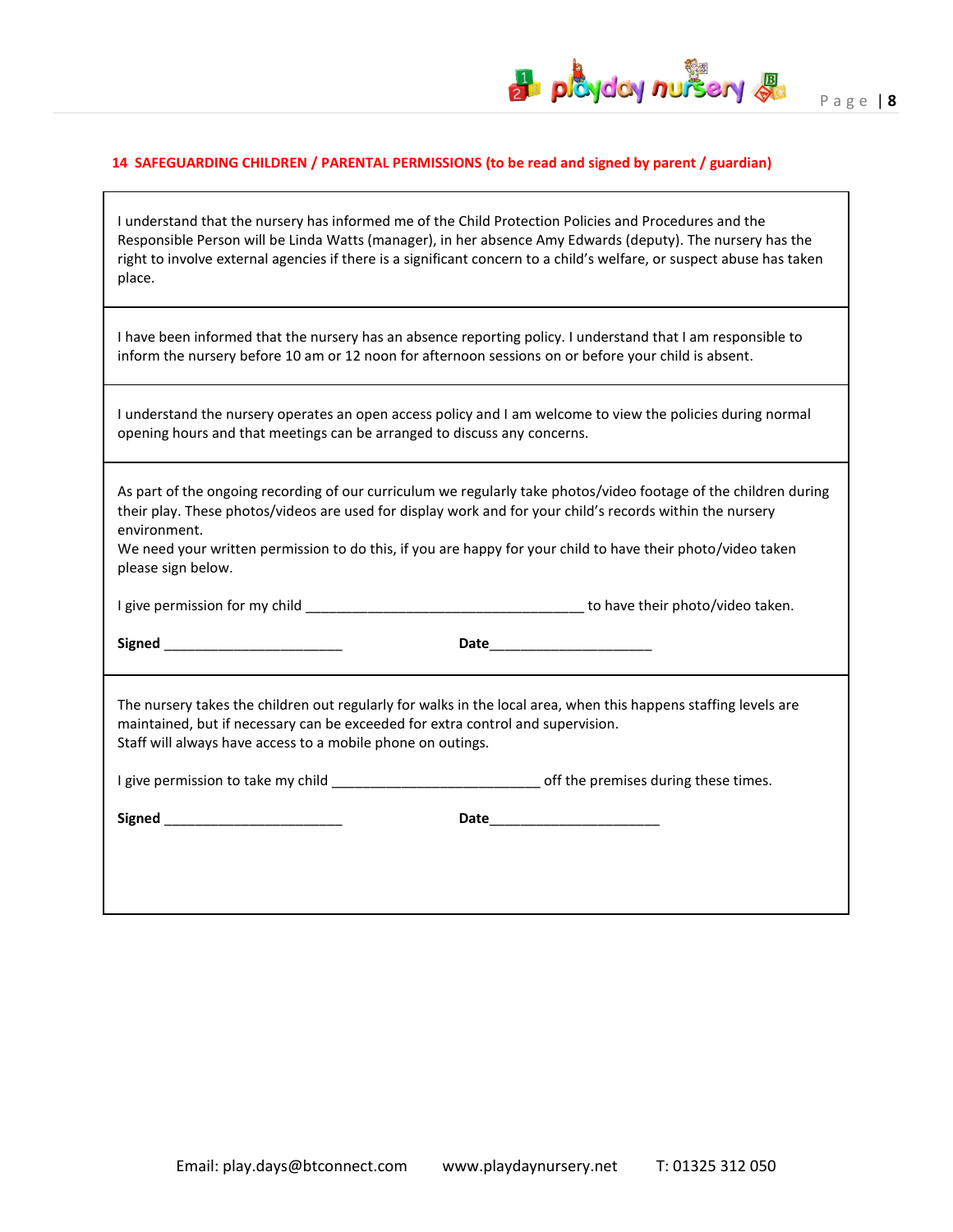

#### **HEALTH PROMOTING SCHOOLS**

| I give permission for the staff to administer teething gel / nappy cream supplied by me to my child when                                                 |      |  |  |  |
|----------------------------------------------------------------------------------------------------------------------------------------------------------|------|--|--|--|
| necessary.                                                                                                                                               |      |  |  |  |
| Signed                                                                                                                                                   | Date |  |  |  |
|                                                                                                                                                          |      |  |  |  |
| I give permission for staff to apply plasters and administer sun cream supplied by me to my child when necessary.<br>Signed                              | Date |  |  |  |
| I give permission for my child to take part in an ongoing tooth brushing scheme as part of the daily routine.<br>Signed                                  | Date |  |  |  |
| I give permission for my child's details to be passed onto external agencies for their wellbeing (health visitor<br>speech therapists, eye clinics etc.) |      |  |  |  |
| Signed                                                                                                                                                   | Date |  |  |  |

#### **MONTHLY PAYMENT**

£30 registration fee (non-refundable) is required when registering your child.

You pay for 51 weeks of the year averaged out over 12 months (including public holidays/sickness/absenteeism). Fees are payable in ADVANCE.

I understand that I am required to set up a standing order for the 1<sup>st</sup> of each month, for the payment of my child's fee after completion of registration.

A minimum attendance of 2 days per week based on half day or full day is required.

I understand four weeks' notice is required on either side or full fee in lieu of notice.

We require payment to terms. Payment must be made on time, in full, and without any deduction, set off or counterclaim. In the event that an account is outstanding, we will refer the matter to our debt collection agents which will incur costs. Any costs incurred to collect the debt will be added to the debt, plus VAT at the prevailing rate. You agree that you will be legally liable to pay us that surcharge, and that payment of the same can be enforced against you in court. You also agree to pay interest at the relevant reference rate provided for under the Late Payment of Commercial Debts (Interest) Act 1998, which interest is payable both after and before any judgment of the court and continues to accrue.

|  | I declare that I have read the above and agree to the terms and conditions. |  |  |
|--|-----------------------------------------------------------------------------|--|--|
|--|-----------------------------------------------------------------------------|--|--|

| Signature:  |                                | Date:                  |                  |  |
|-------------|--------------------------------|------------------------|------------------|--|
| Management: |                                | Date:                  |                  |  |
|             | Email: play.days@btconnect.com | www.playdaynursery.net | T: 01325 312 050 |  |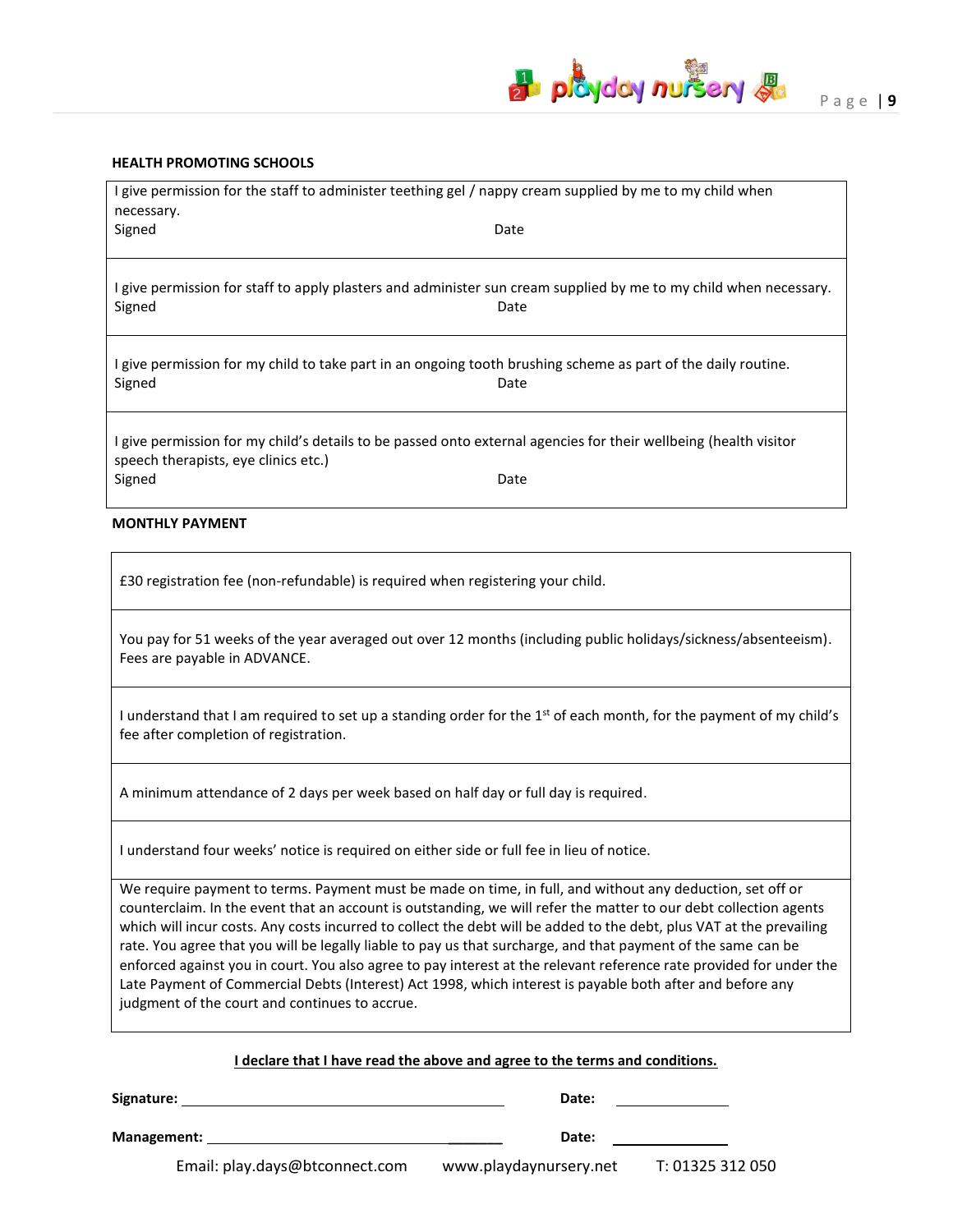

# **15 Shared information about your child**

To help us understand your child's developmental level and needs please can you complete the following questions.

Your family: Details about their position in the family

Important celebrations and events in the family life

Any important names- i.e. extended family, pets etc

Where parents work

Your child Favourite games, books and food.

Favourite toy or comforter.

Usual behavior or mood.